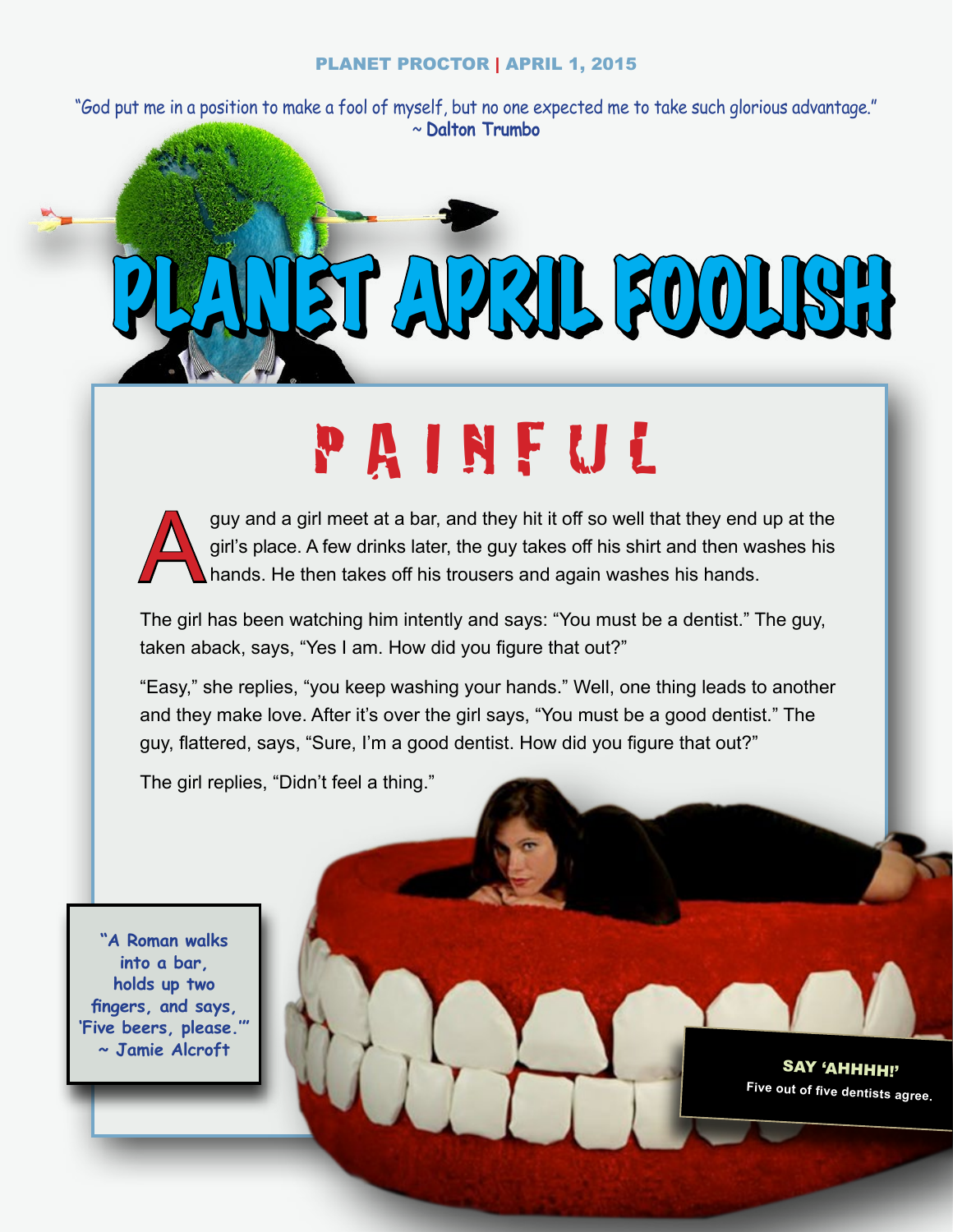#### WHY DO THE WRONG PEOPLE TRAVEL?

Actual complaints received by **Thomas Cook Vacations** from dissatisfied customers include:

"On my holiday to Goa in India, I was disgusted to find that almost every restaurant served curry. I don't like spicy food."

"We went on holiday to Spain and had a problem with the taxi drivers as they were all Spanish."

"We booked an excursion to a water park but no-one told us we had to bring our own swimsuits and towels. We assumed it would be included in the price." "The beach was too sandy. We had to clean everything when we returned to our room." "We found the sand was not like the sand in the brochure. Your brochure shows

the sand as white but it was more yellow." "They should not allow topless sunbathing on the beach. It was very distracting for my husband who just wanted to relax."

"It's lazy of the local shopkeepers in Puerto Vallarta to close in the afternoons. I often needed to buy things during siesta time – this should be banned."

"The good thing about science is that it's true whether or not you believe in it." ~ **Neil Degrases Tyson**

#### ME AND MY \$HADOW

The Italian newspaper *Leggo* reports that storeowners in Conegliano are now faced with the proposition of paying taxes on shadows if your awning casts shade on public property.

And even more breathtaking, according to Austrian native **Pater Tenebrarum** of *Acting Man*, "Where we have the so-called (put down the coffee) *air tax*… [so] if you have a shop sign that *occupies airspace*, you must pay a tax for it!



"In Vienna this is garnished additionally with the *subway levy*, which has to be paid regardless of whether one uses the subway or not. In fact, I think there is no government on the planet more inventive with regard to taxes, levies and imposts of all sorts." **[READ ON](http://globaleconomicanalysis.blogspot.com/2015/03/evolution-of-taxes-italy-taxes-shadows.html#XSZBPxASCoFmrQcV.99)**

> "Some people have no love for their fellow man. I hate people like that." ~ **Tom Hensley**

#### AN OLD STORY

Dobert, 85, a wealthy tycoon, marries his secretary Jane, a lovely 25-year-old; but since her new husband is much advanced in years and concerned that he may overexert himself on their wedding night, she arranges that they have separate bedrooms.

After the festivities, Jane prepares herself for the knock on the door which comes as expected. She opens the door, and there is her 85-year-old groom, ready for action; and sure enough, they consummate their union.

Then Robert takes leave of his new bride, but as she happily prepares for sleep, she hears another knock on her door. It's Robert again, and he's ready for more! Pleasantly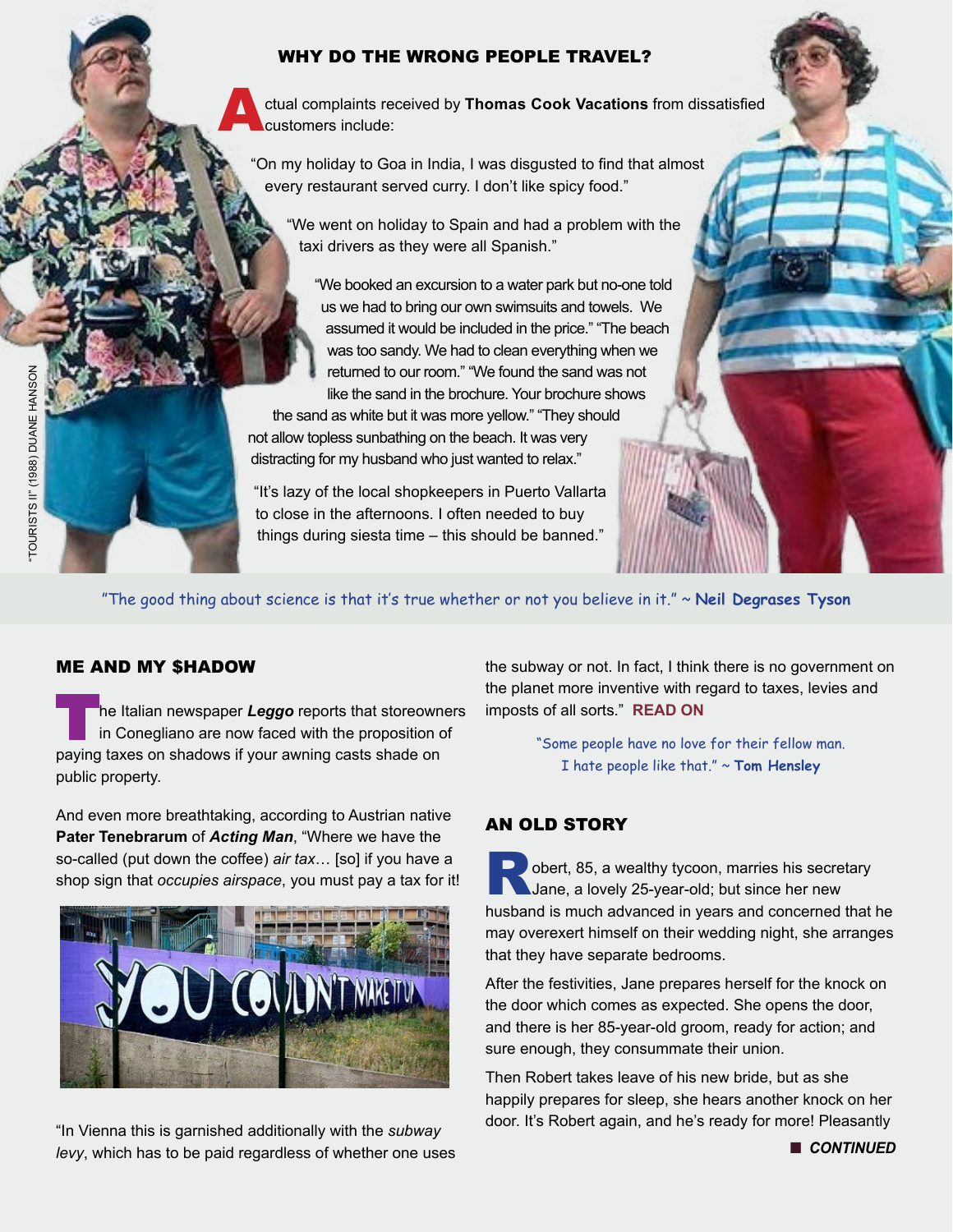surprised, Jane consents, and when the newlyweds are sated, Robert kisses his bride, bids her a fond goodnight and leaves once more.

She is ready to go to sleep again, but no, Robert is back, rapping on the bedroom door as fresh as a 25-year-old; and, once more they enjoy each other.

As Robert rises to leave, his young bride gushes, "I am thoroughly impressed that at your age you can perform so well and so often. Believe me, I've been with guys less than a third your age who were only good once. You are truly a great lover, Robert!"

Robert, oddly embarrassed, turns to Jane and says, "You mean I was here before?"

"The two most common elements in the universe are hydrogen and Starbucks." ~ **Tom Hensley**

#### THE TIME\$ THEY ARE A-CHANGE-KA-CHING

**The Recording Industry Association of America** reports that streaming generated \$1.87 billion last year, while CD sales fell to \$1.85 billion, which now accounts for 27 percent of total revenues. With digital music accounting for 65 percent of revenues, one might



predict the demise of all physical formats, yet there remains a dark horse because the report also demonstrates that vinyl sales are up 50 percent since 2013.

And streaming music is also threatening terrestrial car radio which is being edged out by Sirius XM and Pandora, so in the next five years, more than 60 percent of all U.S. vehicles will include technology for streaming on the road. And there's hamburger all over the highway in Mystic, Connecticut. **[MORE ON IT](http://www.smithsonianmag.com/smart-news/numbers-dont-lie-cd-really-dead-180954684/#dlEVmVATtacqob4C.99)**

"The world is changed not by the self-regarding, but by men and women prepared to make fools of themselves." ~ **P.D. James**

#### WHERE THERE'S A WILL

Awell-to-do woman visits her attorney regarding a minor change in her will. When they're done, she asks how much she owes for his services. "Oh, there's no charge," he tells her. "It was a minor matter that took just a few minutes. Really, there's no charge."

"But I insist," she says. "I took your time, I want to pay."

After several rounds of "there's no charge" and "I insist"

**n** CONTINUED

### I'LL PASS

**Please enter your new password. USER: cabbage Sorry, the password must be more than 8 characters. USER: boiled cabbage Sorry, the password must contain 1 numerical character. USER: 1 boiled cabbage Sorry, the password cannot have blank spaces. USER: 50bloodyboiledcabbages Sorry, the password must contain at least one upper case character. USER: 50BLOODYboiledcabbages Sorry, the password cannot use more than one upper case character consecutively. USER: 50BloodyBoiledCabbagesShovedUpYourAssIfYouDon'tGiveMeAccessNow! Sorry, the password cannot contain exclamation marks. USER:ReallyPissedOff50BloodyBoiledCabbagesShovedUpYourAss IfYouDontGiveMeAccessNow Sorry, that password is already in use**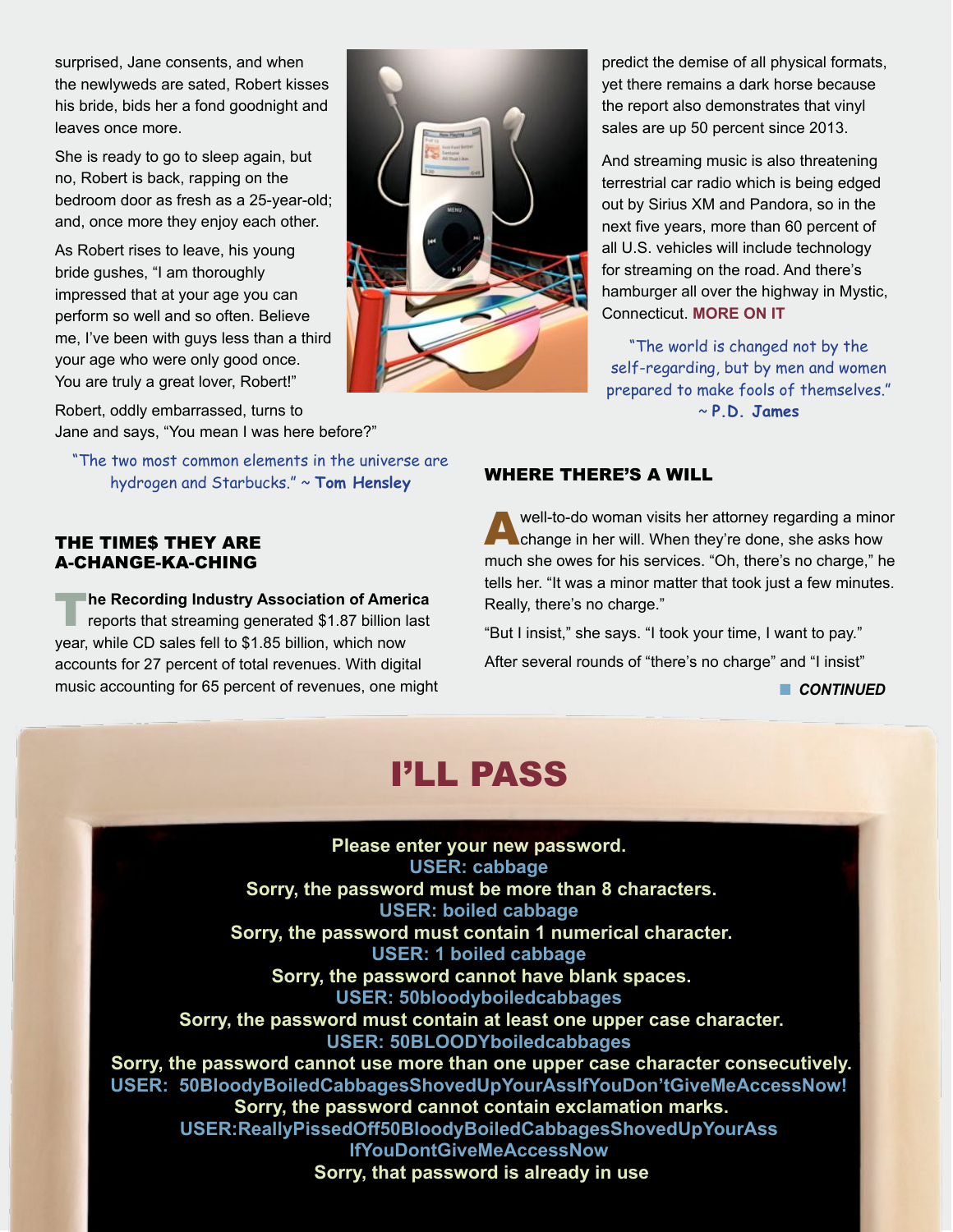he finally says, "Well okay, make it one hundred dollars." She reaches into her purse, pulls out a hundred dollar bill, places it on his desk and leaves.

The lawyer is about to put the c-note away, when he notices that it doesn't feel right. He squeezes the bill between his fingers and discovers that his client has mistakenly left him TWO one hundred dollar bills.

Now he's faced with an ethical dilemma – should he tell his partner?

"99 percent of the world's lovers are not with their first choice. That's what makes the jukebox play." **~ Willie Nelson**

#### "I am a big fans of you from China. I like you in 2009. My favourite is your perfect performance and mature charm. I carzy all of you." ~ **Fan** from Jin Ti sport shop east of An Ning St., **Shan Xai**

#### WE GET LETTERS

**Thomas Healy**, the editor of **Branches**, was so forward as to forward me the following earthshaking announcement: "Months after reaching its crowdfunding goal on Indiegogo.com, the **Couples Vibrator 'Slaphappy'** is now available on its own website, **Slaphappy.com**. This follows inventor **Brian Sloan**'s successful launch of his



#### L'ÊTRE ET LE NÉANT

**Jean Paul Sartre** is sitting at a French café, revising his draft of *Being and Nothingness*. He says to the waitress, "I'd like a cup of coffee, please, but no cream."

"I'm sorry, Monsieur," says the waitress, "But we're out of cream. How about no milk?"

> How many surrealists does it take to screw in a light bulb? A fish. ~ **Phil's Phunny Phacts**

Blowjob Machine, the **Autoblow 2**."

And another Planeteer writes to tell me that his newly retired male urologist was replaced by a female intern, fresh out of medical school.

"I met with her yesterday," he writes, "and she's absolutely drop-dead gorgeous as well as undeniably sexy. But when she told me that I must stop masturbating, I had to ask why…"

**n** CONTINUED